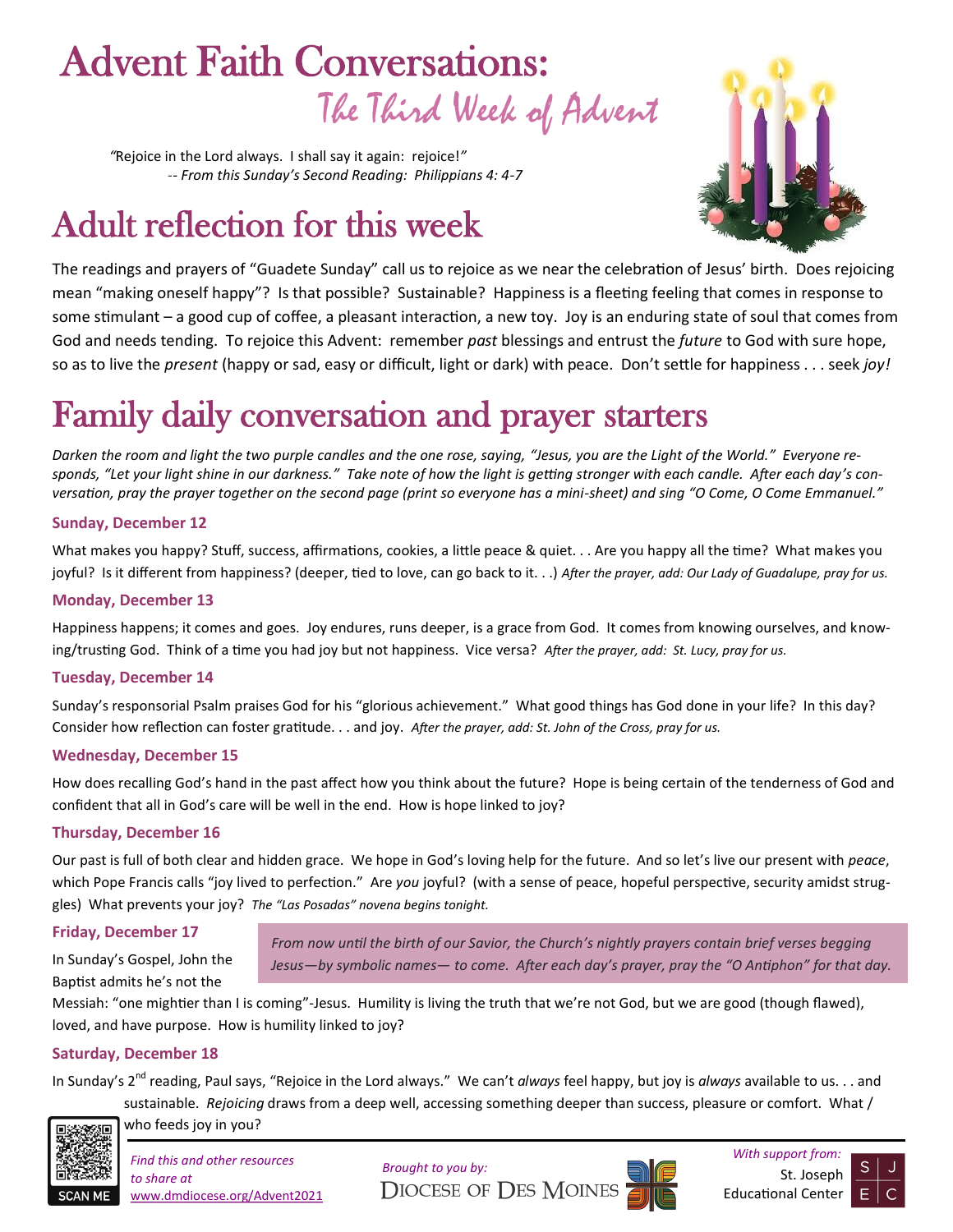# **Week 3 Prayer**

With Mary, we glorify you God for the great things you have done for us. Take care of our future. Help us to live *right now* filled with your peace and joy. Amen.

# *Sing together:*

O come, Thou Key of David, come And open wide our heavenly home Disperse the gloomy clouds of night And death's dark shadows put to flight.

Rejoice, rejoice, Emmanuel Shall come to thee, O Israel

O come, O Bright and Morning Star And bring us comfort from afar! Dispel the shadows of the night And turn our darkness into light. (Refrain)

# **Week 3 Prayer**

With Mary, we glorify you God for the great things you have done for us. Take care of our future. Help us to live *right now* filled with your peace and joy. Amen.

# *Sing together:*

O come, Thou Key of David, come And open wide our heavenly home Disperse the gloomy clouds of night And death's dark shadows put to flight.

Rejoice, rejoice, Emmanuel Shall come to thee, O Israel

O come, O Bright and Morning Star And bring us comfort from afar! Dispel the shadows of the night And turn our darkness into light. (Refrain)

# **Week 3 Prayer**

With Mary, we glorify you God for the great things you have done for us. Take care of our future. Help us to live *right now* filled with your peace and joy. Amen.

# *Sing together:*

O come, Thou Key of David, come And open wide our heavenly home Disperse the gloomy clouds of night And death's dark shadows put to flight.

Rejoice, rejoice, Emmanuel Shall come to thee, O Israel

O come, O Bright and Morning Star And bring us comfort from afar! Dispel the shadows of the night And turn our darkness into light. (Refrain)

# **Week 3 Prayer**

With Mary, we glorify you God for the great things you have done for us. Take care of our future. Help us to live *right now* filled with your peace and joy. Amen.

# *Sing together:*

O come, Thou Key of David, come And open wide our heavenly home Disperse the gloomy clouds of night And death's dark shadows put to flight.

Rejoice, rejoice, Emmanuel Shall come to thee, O Israel

O come, O Bright and Morning Star And bring us comfort from afar! Dispel the shadows of the night And turn our darkness into light. (Refrain)